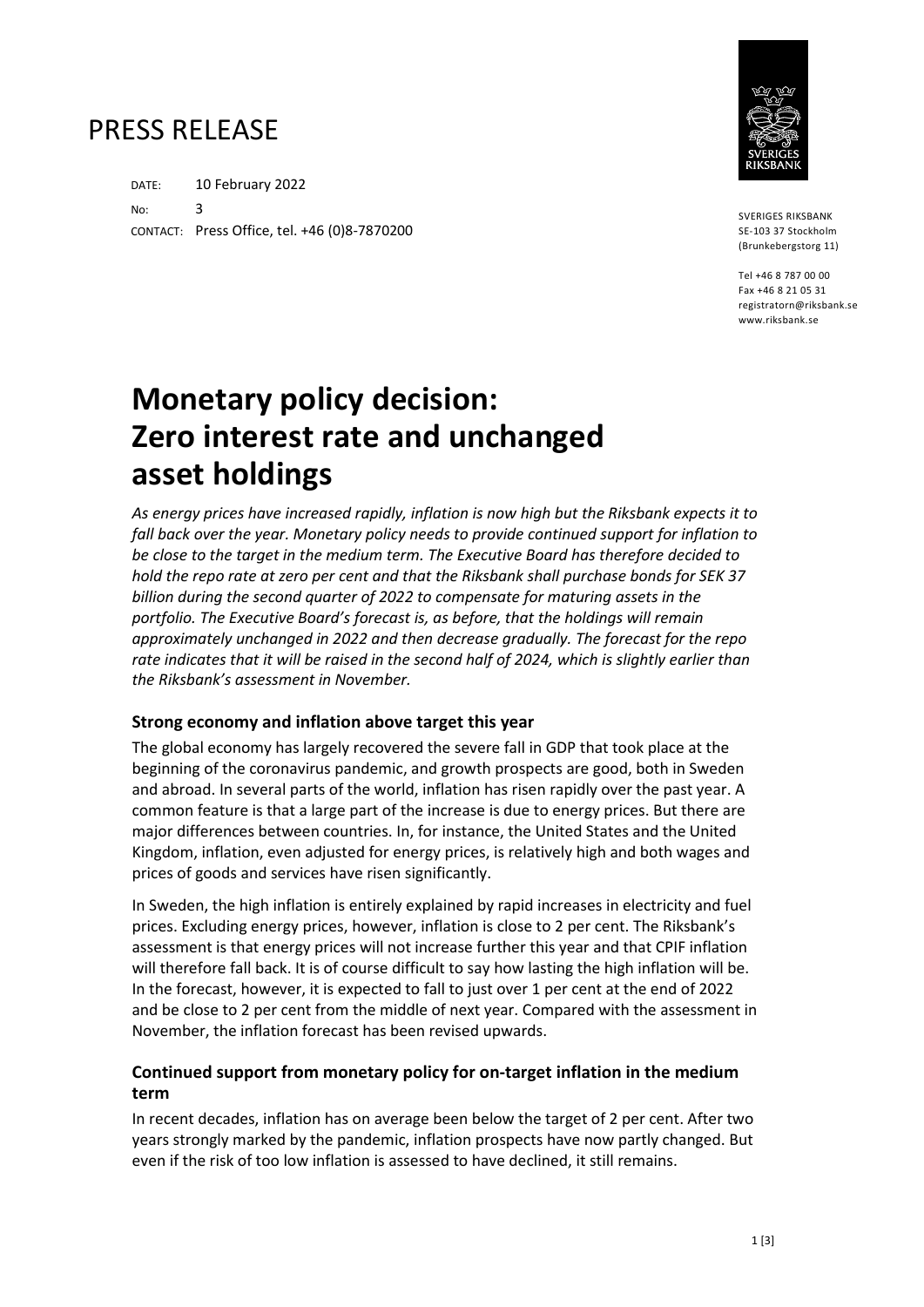

Monetary policy needs to provide continued support for inflation to be close to the target in the medium term. The Executive Board has therefore decided to hold the repo rate unchanged at zero per cent. The Riksbank's asset purchase programme initiated in March 2020 came to an end at the turn of the year. Since then, the holdings have not increased. To compensate for maturing assets, the Executive Board has decided that the Riksbank will purchase bonds for SEK 37 billion during the second quarter of this year.

The Executive Board's forecast is that the asset holdings will remain approximately unchanged in 2022 and then decrease gradually. The forecast for the repo rate indicates that it will be raised in the second half of 2024, which is slightly earlier than in the assessment in November. With this monetary policy, inflation is expected to be on target in the medium term. However, the fluctuations in inflation are unusually large and uncertainty surrounding the outlook for inflation has increased. Monetary policy needs to be constantly adapted to changes in the economic outlook and inflation prospects.

| rumaan percentage enange, annaan ana qaarteny averages respectively |          |          |          |          |          |  |  |  |  |
|---------------------------------------------------------------------|----------|----------|----------|----------|----------|--|--|--|--|
|                                                                     | 2021     | 2022     | 2023     | 2024     | 2025 Q1* |  |  |  |  |
| <b>CPI</b>                                                          | 2.2(2.1) | 2.9(2.3) | 2.0(1.9) | 2.4(2.2) | 2.8      |  |  |  |  |
| <b>CPIF</b>                                                         | 2.4(2.3) | 2.9(2.2) | 1.9(1.8) | 2.2(2.1) | 2.3      |  |  |  |  |
| <b>GDP</b>                                                          | 5.2(4.7) | 3.6(3.8) | 2.0(2.0) | 1.7(1.5) | 1.7      |  |  |  |  |
| <b>Unemployment</b>                                                 | 8.8(8.9) | 7.7(7.7) | 7.2(7.2) | 7.0(7.1) | 7.0      |  |  |  |  |
| Repo rate                                                           | 0.0(0.0) | 0.0(0.0) | 0.0(0.0) | 0.2(0.1) | 0.3      |  |  |  |  |

### **Table 1. Forecast for Swedish inflation, GDP, unemployment and the repo rate**

Annual percentage change, annual and quarterly averages respectively

Note. Assessment in the Monetary Policy Report in November 2021 in brackets. \*Percentage change in calendar-adjusted GDP compared with the corresponding quarter in the previous year and seasonally-adjusted LFS unemployment. Sources: Statistics Sweden and the Riksbank

#### **Table 2. Forecast for the repo rate**

Per cent, quarterly mean values

|           | 2021 04    | 2022 Q1    | 2022 Q2    | 2023 01    | <b>2024 Q1</b> | 2025 01 |
|-----------|------------|------------|------------|------------|----------------|---------|
| Repo rate | 0.00(0.00) | 0.00(0.00) | 0.00(0.00) | 0.00(0.00) | 0.06(0.00)     | 0.31    |

Note. Assessment in the Monetary Policy Report in November 2021 in brackets. Source: The Riksbank

Deputy Governors Anna Breman, Martin Flodén and Henry Ohlsson entered reservations against the decision and the forecast for asset purchases. They advocated purchases of government bonds, municipal bonds and covered bonds in the second quarter of 2022 for SEK 9 billion per bond type and a gradual tapering of purchases during the second half of the year. They also advocated that the Riksbank's purchases of treasury bills should cease after the first quarter of 2022 and that purchases of corporate bonds should decrease to SEK 500 million in the second quarter and then be either further tapered or discontinued completely. In their view, such a tapering of purchases is consistent with continued expansionary financial conditions, strong development of the real economy and inflation in line with the target.